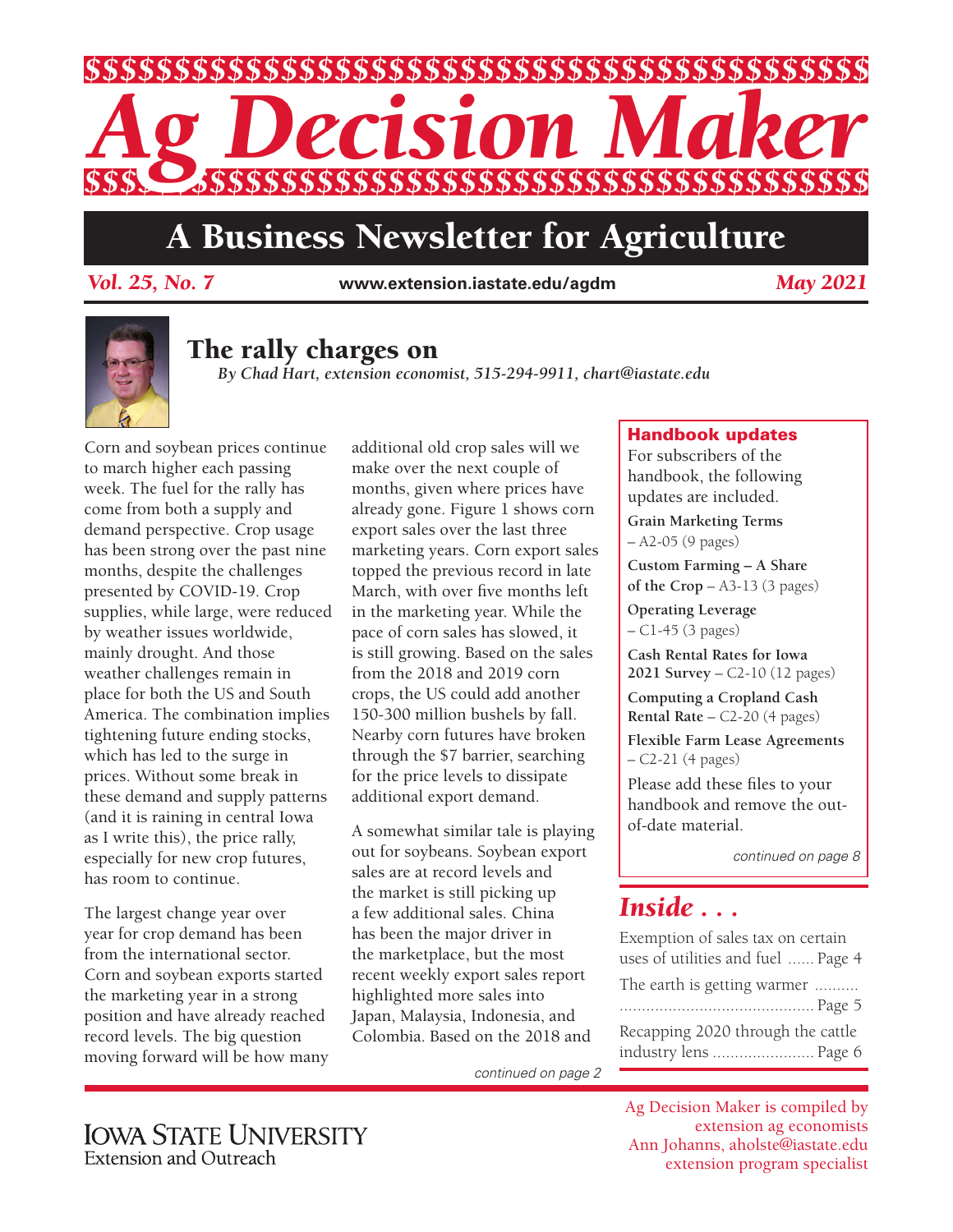*The rally charges on, continued from page 1*

2019 export patterns, there could be an additional sales push of 100-200 million bushels by fall. So the nearby futures have soared past the \$16 mark, as export sales have marched on. Advance sales for the 2021 crop have been piling up as well. Old crop supplies are getting scarce, and new crop prospects are worrisome.

While planting progress has been brisk, the concerns about the new crops have less to do about the speed of planting and more to do with the state of the soils in which we are planting. The drought of 2020 has extended into 2021 and has expanded in recent weeks to cover substantial sections of the Corn Belt. Most of the Great Plains states and Iowa have been significantly impacted, with extreme drought conditions covering most of North Dakota and moderate to severe drought running from southeast South Dakota to Ohio. Even the eastern Corn Belt is suffering from abnormally dry conditions. The dry conditions allowed farmers to accelerate planting, but the lack of soil moisture could prove to be a major problem for the new seedlings. Needed rain passed through the heart of the Corn Belt during Mother's Day weekend, but more rain will be needed (and quickly) to support the emerging crops.





Source: USDA-FAS









*continued on page 3*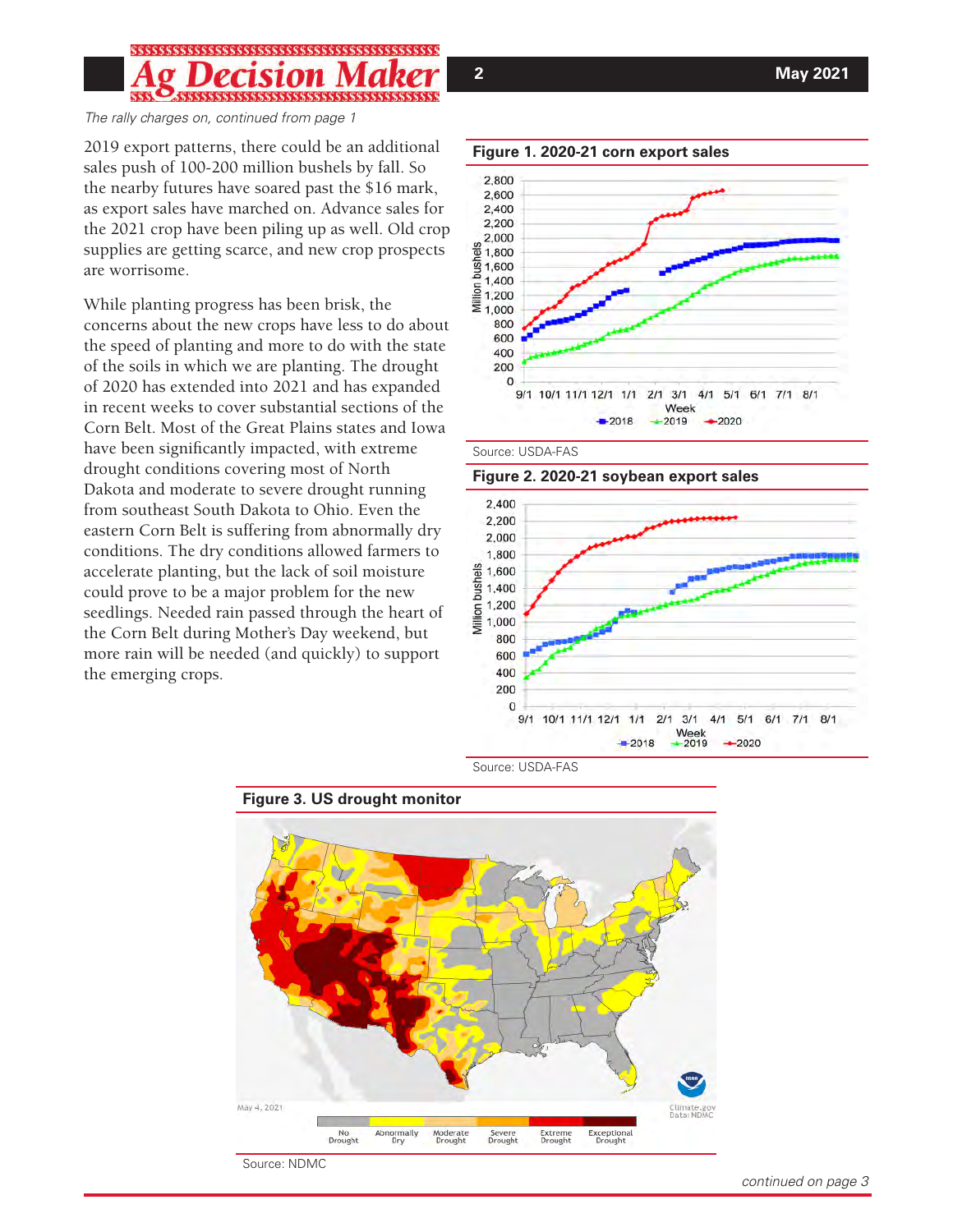*The rally charges on, continued from page 2*

The combined force of continuing old crop sales and drought concerns have ignited a fire in the crop markets. As Figure 4 shows, the price rally started with the derecho last year, steamrolled through harvest, and maintained momentum throughout the winter and early spring. While the markets did pause for breathers briefly in January and March, the price trend has been positive for the past 10 months. And prices, like planting, have accelerated in April and May. The markets have built in substantial weather premiums for the new crops. December corn futures raced by the \$6 mark and November soybean futures have topped \$14. Crop demands have remained resilient in the midst of this price spike. But that could change quickly, especially given the most recent price surge.



Derived from futures



**Figure 5. Seasonal crop price indices, season-average price = 1**

Crop farmers are enjoying the price rise, but should also be preparing for the inevitable pullback. While these markets have the strong forces of the drought and international demand pushing them higher, weather patterns can change quickly, as can the buying patterns of our international customers. In the past, we've seen the markets rise this quickly before, only to come crashing down just as fast. The 2008 crop year was a classic example. Corn futures started the year around \$4 per bushel, soared to nearly \$8 around the 4th of July, only to collapse back to \$4 in the middle of harvest. We have replayed the first part of that year. Hopefully, we will not fully complete the rerun. But we should prepare for potential price reductions around harvest.

Figure 5 displays the general patterns for price movements throughout the year, based on roughly 40 years of price data. The seasonal patterns show corn and soybean prices usually peak within the next three months. The average decline in prices from early summer to harvest is roughly 10%. Years like 2008 show that it can be much greater. On the other hand, having either the drought or strong international demand continue through the summer will support higher prices entering harvest time. The 2021 crop year has become a high risk, high potential return year, like several of the years from 2006 to 2013. The seasonal patterns indicate that sales made in the early summer window often turn out well in hindsight, capturing higher average prices over the years. This year, current sales opportunities are offering some of the best returns farmers have seen in nearly a decade and creating chances to turn high potential returns to high realized ones. While we would all like to capture the highest price in the year, most of us miss it while either holding out for more or fearing we'll hit the sale button too quickly. But given the price levels today, I'm reminded of that old marketing saying, "It's hard to lose money when you're making a profit."

Derived from USDA-NASS data, 1980-2018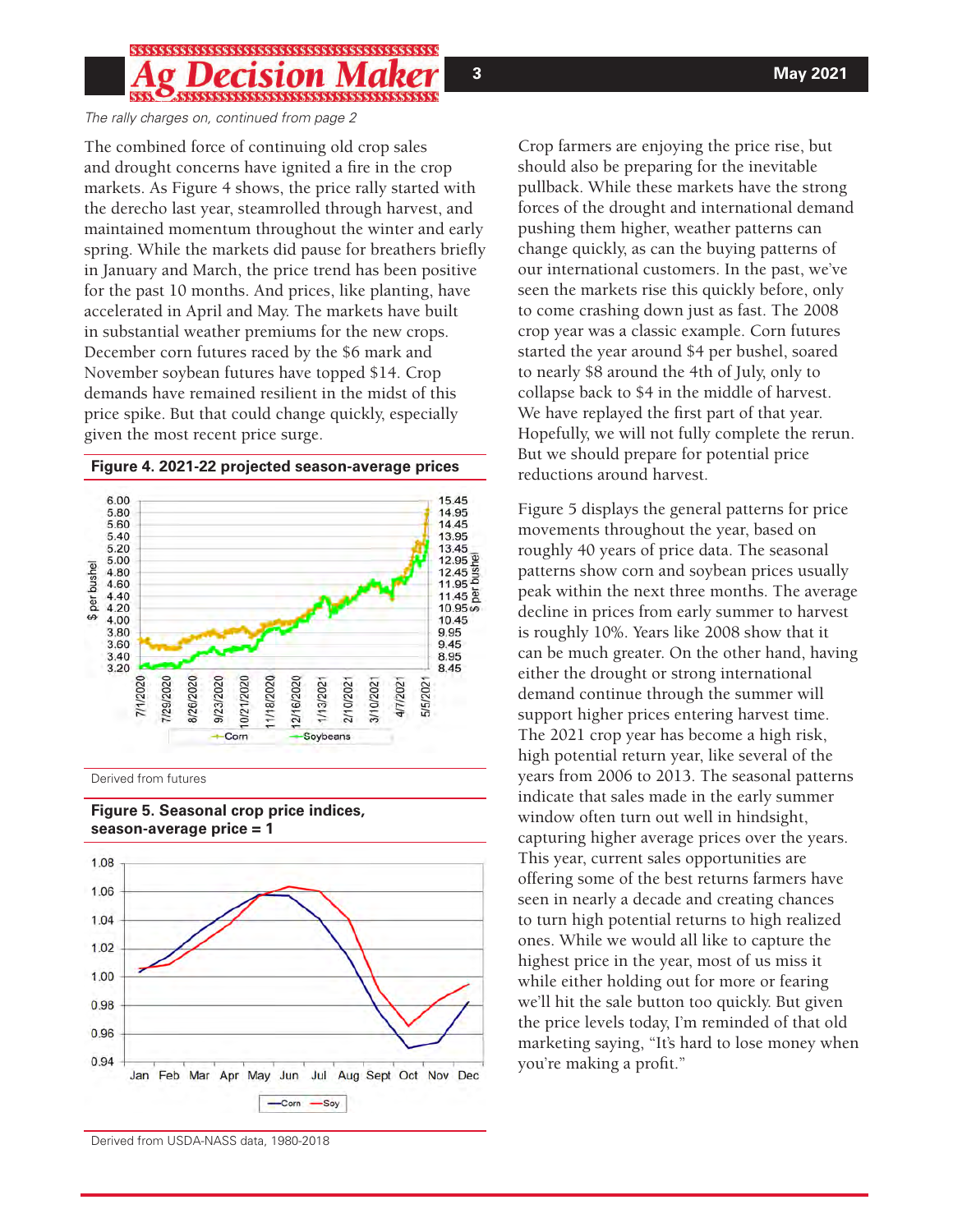

# Exemption of sales tax on certain uses of utilities and fuel

*By Charles Brown, farm management specialist, 641-673-5841, crbrown@iastate.edu*

Certain uses of utilities and fuel are exempt from Iowa sales tax. The purchase of water, electricity, liquefied petroleum gas or other forms of energy used for agriculture production may be exempt from Iowa sales tax.

To claim these exemptions complete Form 31-113, **[Iowa Sales Tax Exemption Certificate \(Energy](https://tax.iowa.gov/forms/iowa-sales-tax-exemption-certificate-energy-used-processing-or-agriculture-31-113)  [Used in Processing or Agriculture](https://tax.iowa.gov/forms/iowa-sales-tax-exemption-certificate-energy-used-processing-or-agriculture-31-113))**, https://tax. iowa.gov/forms/iowa-sales-tax-exemption-certificateenergy-used-processing-or-agriculture-31-113, and give it to your supplier. Completion and use of this form will only take care of future sales tax.

If you have been paying sales tax and shouldn't have, you need to file IA 843, **[Claim for Refund](https://tax.iowa.gov/forms/ia-843-claim-refund-sales-use-excise-and-local-option-tax-22-009)  [\(Sales, Use, Excise, and Local Option Tax\)](https://tax.iowa.gov/forms/ia-843-claim-refund-sales-use-excise-and-local-option-tax-22-009)**, https:// tax.iowa.gov/forms/ia-843-claim-refund-sales-useexcise-and-local-option-tax-22-009. Claims for refund on current purchases are due within three years of the quarterly due date for the period in which the tax was charged. Formerly, taxpayers could file a claim for refund for sales tax within four or five years of that date. The change was made by the 1999 Legislature to gradually adjust the refund periods to conform to those allowed for other taxes.

Fuels used in heating or cooling of livestock buildings on the farm are exempt from sales and use tax. Fuel used in grain drying is exempt because it is used in processing an agriculture product.

Water used in watering livestock is exempt, as is water used by greenhouses for agriculture purposes.

Electricity used in cooling or heating livestock buildings or grain drying is exempt, but keeping the lights on does not qualify.

Proper documentation must be provided to the utility company to receive the exemption for electric energy or gas used in agriculture production. Separate meters would be ideal, but not always practical. Form 31-113 will help to calculate the percentage of the electricity or gas used for agriculture production.

Each farmer applying for utility sales tax exemption should calculate both the exempt and nonexempt percentages of utility use. Your utility company should be able to help with this calculation, if assistance is needed.

Depending on the type of operation a farmer has, the sales tax could amount to several hundred dollars a year.

Additional information can be found in ISU Extension and Outreach publication PM1321, **[Farm Electric Power Sales Tax Exemption](https://store.extension.iastate.edu/product/Farm-Electric-Power-Sales-Tax-Exemption )**, https://store.extension.iastate.edu/product/Farm-Electric-Power-Sales-Tax-Exemption.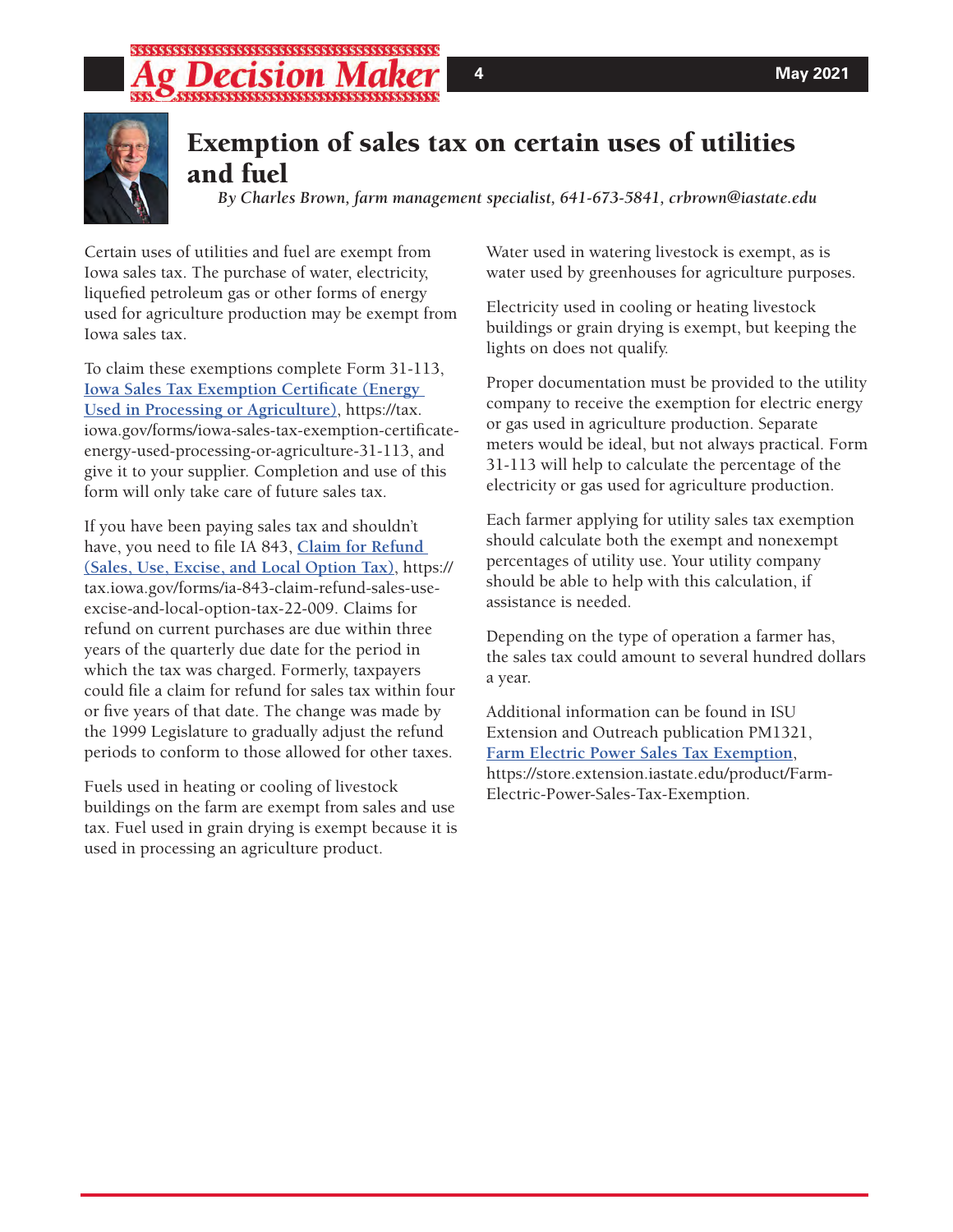

## The earth is getting warmer

*By Don Hofstrand, retired extension value-added agriculture specialist Reviewed by Eugene Takle, retired professor emeritus Iowa State University*

*This article is the third in a series focused on the causes and consequences of a warming planet* 

The earth is in a period of rapid warming. 0.6 The last five years are the warmest on  $0.4$ record. According to NASA, 2016 and 2020 were essentially tied for the warmest since records began in 1880. 2019 was  $0.0$ the second warmest.

The planet's average surface temperature has risen about two degrees Fahrenheit (slightly over one degree Celsius) since the late 19th century according to NASA and NOAA.

In addition to NASA and NOAA, the warming of the planet is confirmed by other organizations such as the Met Office of England, the Potsdam Institute of Germany, the Japanese Meteorological Society and Berkley Earth.

Further evidence of a warming planet is confirmed by several changes in the earth's climate. For example, glaciers are melting, sea levels are rising, the oceans are warming, Arctic sea ice is disappearing, the land and sea surface is warming, snow cover is declining and wildlife and plant life are moving north. Each of these indicators are supported by multiple data sets.

The warming is not even across the planet. The Arctic is warming at least twice as fast as the rest of the planet. The air over land is warming faster than air over the oceans. In many regions, nights are warming faster than days and winters are warming faster than summers. Scientists have cause-effect evidence of why this is happening. In fact, all of these effects now being observed were predicted by the cause-effect climate model published in the early 1980s.

This amount of warming may not seem significant considering the variations in temperature we experience from day to day and season to season. But the average temperature of the earth has been



surprisingly constant over the last 10,000 years. This constancy has allowed for the emergence of human civilization.

A small change in average temperature can cause significant changes in climate. For example, the earth's average temperature during the last ice age, when huge ice sheets covered much of North America, was only about 10 to 12°F colder than it was at the beginning of the industrial revolution.

With strong economic growth and no efforts to curb greenhouse gas emissions, the rate of warming will remain strong or even increase. Under these conditions the temperature is estimated to have increased by about 8°F with a range of from 5.5 to 9.5°F from 1900 to 2100.

The speed of warming is also a concern. Rapid warming makes it difficult for life on earth to adapt. It took thousands of years for the earth to move out of the ice age. By comparison, the projected 8°F increase by the end of the century described above will have occurred in only 200 years.

A listing of USDA and university websites focused on weather and climate can be found on the **[Ag Decision Maker Outlook page](https://www.extension.iastate.edu/agdm/outlook.html#weather)**, www.extension. iastate.edu/agdm/outlook.html#weather.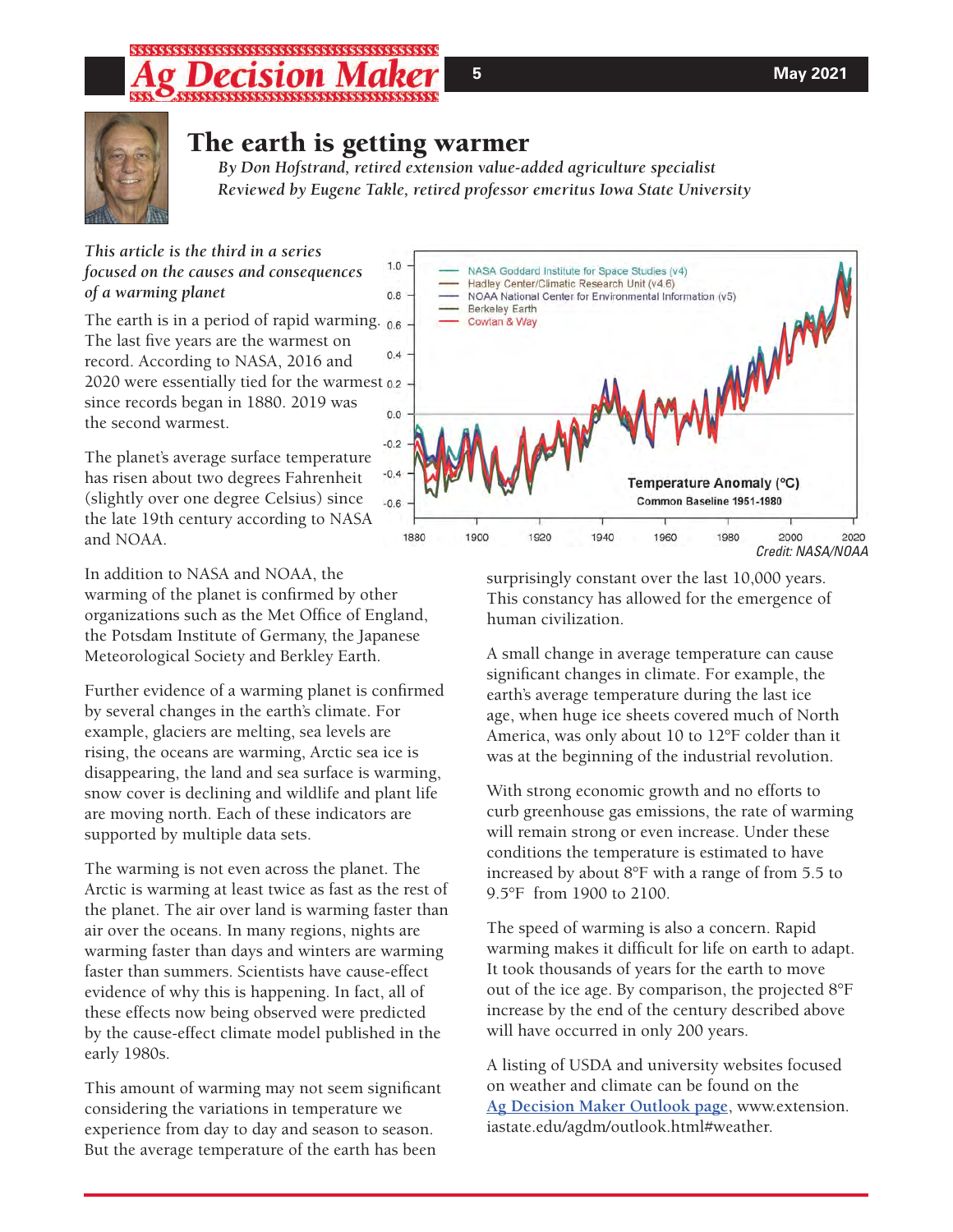# Recapping 2020 through the cattle industry lens

*By Lee Schulz, extension livestock economist, 515-294-3356, lschulz@iastate.edu*

The cattle industry, like probably everyone else, is more than happy to keep 2020 in the rearview mirror. But emerging data document the resiliency of beef production.

US feedlots marketed 25.132 million fed cattle last year, down 754,000 head from 2019. Marketings from both 1 to 999 head feedlots and 1,000 head or more feedlots dipped roughly 3%. Just over 87% of the marketed cattle were produced in large feedlots, a ratio that has remained consistent over recent years.

As of January 1, 2021 the one-time capacity of feedlots with over 1,000 head capacity was 17.200 million head, up 100,000 head from January 1, 2020. Capacity is a flow indicator. Cattle go in, and then go out. COVID-19-related disruptions slowed capacity utilization or turnover rate. Turnover can be calculated for 1,000 head or more capacity feedlots by dividing annual feedlot marketings by one-time capacity. Longer feeding times in 2020 slowed turnover rates. Even though this metric fell from 2019 and 2018 levels, it was still higher than in the six prior years.

Persistently negative returns are often a sign of overcapacity. That currently is not the case. Some capacity cushion exists that allows cattle to stay in lots if down-stream disruptions occur. That proved advantageous during COVID-19 disruptions. But no excess capacity that needs to be painfully wrung out of the system exists.

Last year, 42% of the fed cattle marketed in Iowa came from feedlots with a capacity of 1 to 999 head, down 2 percentage points from 2019. Iowa marketings dipped 159,000 head, or 8.5%, from 2019 (Figure 1). The majority of the decline was from farmer-feeders. Feedlots with a capacity of 1 to 999 head marketed 98,000 head or 12.0% fewer. Marketings from Iowa feedlots with a capacity of 1,000 head or more slipped 61,000 head, or 5.7%.

### **Figure 1. Monthly fed cattle marketings, all Iowa feedlots**



Data Source: USDA-NASS and IDALS, Iowa Ag News–Cattle on Feed

### **Despite COVID-19, beef kept moving**

USDA's National Agricultural Statistics Service published the *Livestock Slaughter 2020 Summary* in April. Data come from reports completed by the Food Safety and Inspection Service, and USDA, combined with data from state-administered nonfederally inspected slaughter plants. Commercial beef production totaled 27.173 billion pounds in 2020, actually up 0.1% from 2019. Production averaged 533 million pounds per week – an amazing number if you think about it!

Even during April and May 2020, roughly 415 million pounds per week of a wide range of beef products moved through the pipeline, mostly through retail groceries. COVID-19 restricted movement through restaurant, food service and export markets each week. Still, beef had to keep moving because cold storage space is limited and demand was strong.

### **Iowa leads meat production**

Iowa accounted for 16.1% (8.960 billion pounds) of 2020 US commercial red meat production, up from 15.7% (8.624 billion pounds) in 2019. Not enough detail is available to say how much of Iowa's red meat production is beef, veal, pork, and lamb and mutton.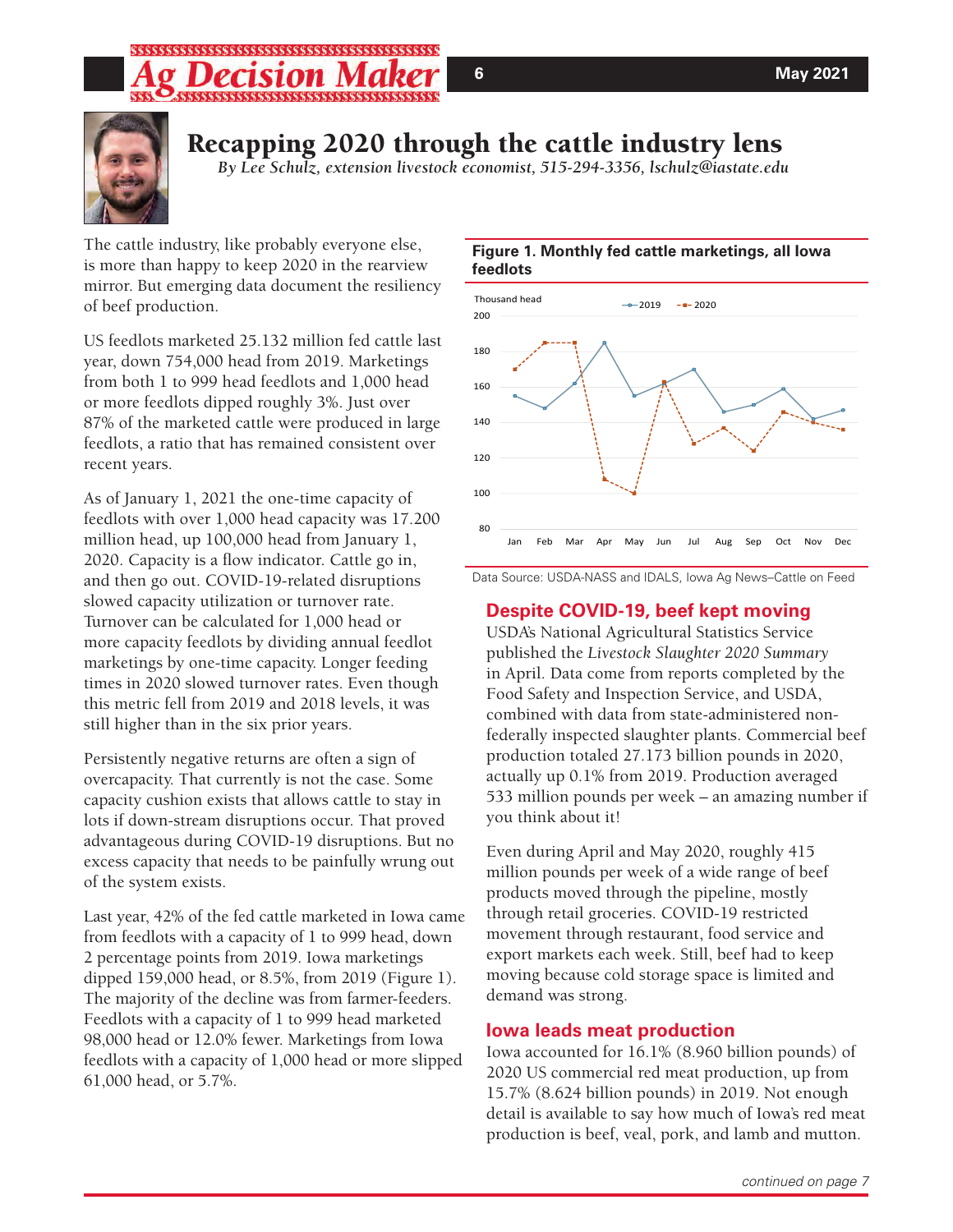# 

*Recapping 2020 through the cattle industry lens, continued from page 6*

These statistics also indicate where slaughter occurs, not necessarily where farm production happens. A large share of Iowa cattle are slaughtered in either Nebraska or east of the Mississippi River.

Still, Iowa has led the nation in commercial red meat production the last two years. Prior to that, Nebraska had the distinction for 23 consecutive years, 1996-2018. From 1977 to 1995 Iowa held the title, except in 1986, when Kansas had the top spot.

The *Meat Animals Production, Disposition, and Income Annual Summary* was released at the end of April. The USDA report provides the annual balance sheet and income estimates for cattle and hogs by state and nationally. US production of cattle and calves totaled 45.458 billion pounds in 2020, up 1.9% from 2019. Total 2020 production of cattle and calves and hogs and pigs in Iowa totaled 15.126 billion pounds, down 8.9% from 2019. Production rose 0.8% for cattle and calves, but dipped 10.3% for hogs and pigs. Cattle and calves accounted for 14.1% of the combined production of cattle and calves and hogs and pigs in Iowa, up from 12.7% in 2019.

### **Small packing plants grow**

The US had 683 federally inspected (FI) cattle slaughter plants in 2020, compared with 670 in 2019. This is the largest number of FI cattle slaughter plants since 2004. Of these, 446 plants slaughtered between 1 and 999 head of cattle during 2020, down 34 plants from 2019. These plants didn't go away. Many smaller plants scaled up production.

In 2020, there were 152 FI plants that slaughtered between 1,000 and 9,999 head of cattle, compared to 107 plants in 2019. Using simple category averages, this equates to plants going from slaughtering roughly seven head per week to 44 head per week based on slaughtering 52 weeks per year. Plants slaughtering between 1 and 9,999 still only processed 1.6% of the total FI cattle kill (Figure 2).

The 13 largest plants, each slaughtering over one million head per year, slaughtered 53.9% of all FI cattle. While up 1.5 percentage points from 2019, these large plants had the smallest share of slaughter since 2005.



### **Figure 2. Federally inspected cattle plants and head slaughtered, % of total by size group**

Data Source: USDA-NASS, Livestock Slaughter 2020 Summary

The number of FI cattle plants and the number of head slaughtered is not reported for Iowa to avoid disclosing data for individual operations. Iowa has 23 FI packing plants slaughtering cattle, calves, hogs, sheep and lambs, goats, or bison. Iowa has 93 other or non-federally inspected livestock slaughter plants. These could be plants which sell and transport only intrastate where state inspectors assure compliance with individual state standards. Or they could be plants that do not sell meat but operate on a custom basis only.

Iowa has 3% of the FI slaughter plants nationally, and 5% of the other slaughter plants. Pennsylvania has the most FI livestock slaughter plants with 84 and Texas is second with 42. Nothing is known about size though. Texas and Montana are tied for the most other livestock slaughter plants with 164.

### **Good volume, lower prices**

Nationally, cash receipts from marketings of cattle and calves slipped 4.8%, from \$66.267 billion in 2019 to \$63.089 billion in 2020 (Figure 3). Lower prices, not less production, was the culprit. The 2020 figure is 22.2% smaller than 2014's record \$81.077 billion. This marks the lowest level of cattle industry cash receipts since 2011.

In Iowa, 2020 cattle and calf cash receipts slid 6.0% to \$3.786 billion. Value of Iowa cattle and calf production dipped 9.1%. Value of production removes the value of sales between producers